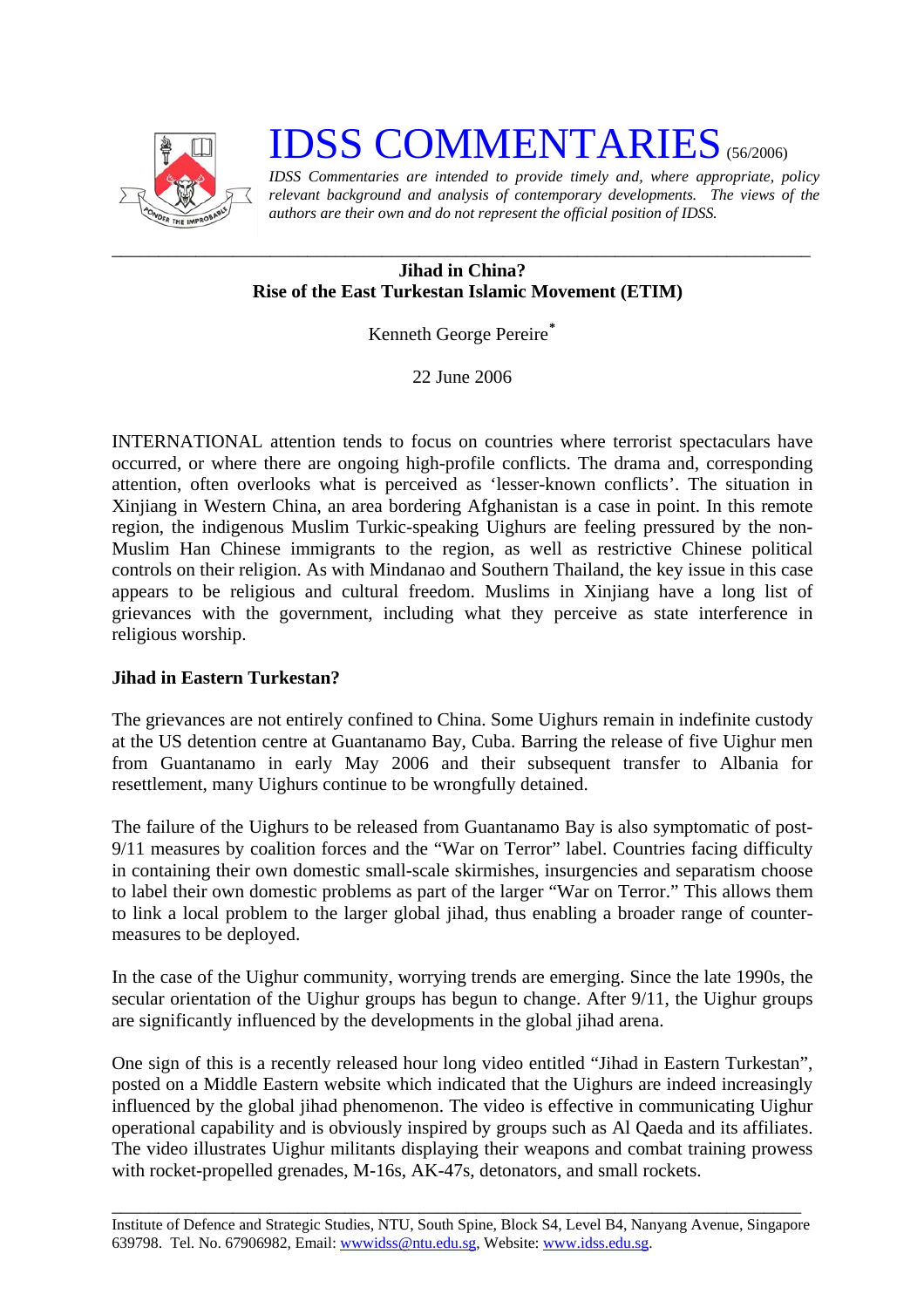The video also features a clip of an airplane crashing into the World Trade Centre building on September 11, suggesting that Uighur militants are drawing inspiration from Al Qaeda attacks. In a dramatic ending, the video showcases the faces of their enemies -- the Chinese leaders. The video is believed to have been the work of the East Turkestan Islamic Movement (ETIM), the most potent of the Uighur groups in Xinjiang today and the one with the closest ties to Al Qaeda.

### **The East Turkestan Islamic Movement (ETIM)**

The aim of ETIM has always been to set up an independent Turkic state by the name of East Turkestan for Uighur Muslims in Xinjiang, Western China. ETIM is one of the major beneficiaries of covert funding from the Uighur diaspora population. It has used this funding to acquire a wide range of weapons including automatic weapons, and explosive devices.

ETIM has carried out numerous attacks in and around Xinjiang since 1996, including a number of unconfirmed reports of bombings against utilities and railway lines. In February 1997, serious rioting broke out in Yining after police attempted to arrest two suspected insurgents; many were killed and demonstrations spread to Urumqi, Kuqa and Hotan. Just days later, three bombs detonated on buses in Urumqi, killing seven people and injuring at least 60 others.

Since then more attacks have taken place, including clashes between ETIM militants and Chinese security forces, assassination attempts, attempted attacks on Chinese key installations and government buildings. These have however either gone unreported or been classified as mere 'accidents.' With ETIM now genuinely seeking to realign its goals with that of the wider jihadi community, more sensational attacks are likely.

## **ETIM's Al Qaeda Link and the Threat to China**

Al Qaeda's biggest success has been its ability to inspire and influence local Muslim groups in Asia, Africa, and the Middle East to imbibe its ideology of global jihad. By providing finance, training, weapons and ideology, Al Qaeda has been able to empower local Muslim groups to fight their governments and the non-Muslim populace.

Al Qaeda invited a number of Chinese Muslims to train in their camps in Afghanistan and on the Pakistan-Afghanistan border in the 1990s. At least one Pakistani group associated with Al Qaeda, Harkat-ul-Jihad-al-Islami (HUJI) provided assistance to ETIM. HUJI leader Qari Saifullah Akhtar cemented the ETIM link with the Taliban and Al Qaeda. ETIM is also now in contact with both the Iraqi and Afghan jihadist groups. As a consequence of the war in Iraq, Abu Musab Al Zarqawi's group is now expanding its operational and ideological influence on jihad groups globally. This reach is believed to be extending despite Zarqawi's death and his successor, Abu Hamsa Al Muhajir will probably cement the link.

Some ETIM members based in Europe are closely studying the Zarqawi group's tactics and technologies. Al Qaeda and Zarqawi's group will influence ETIM and its affiliates to take the fight beyond Xinjiang.

Other reports also note that Hasan Mahsun, alias Ashan Sumut, the second leader of ETIM, sent several members into China in February 1998, to establish a dozen training bases in